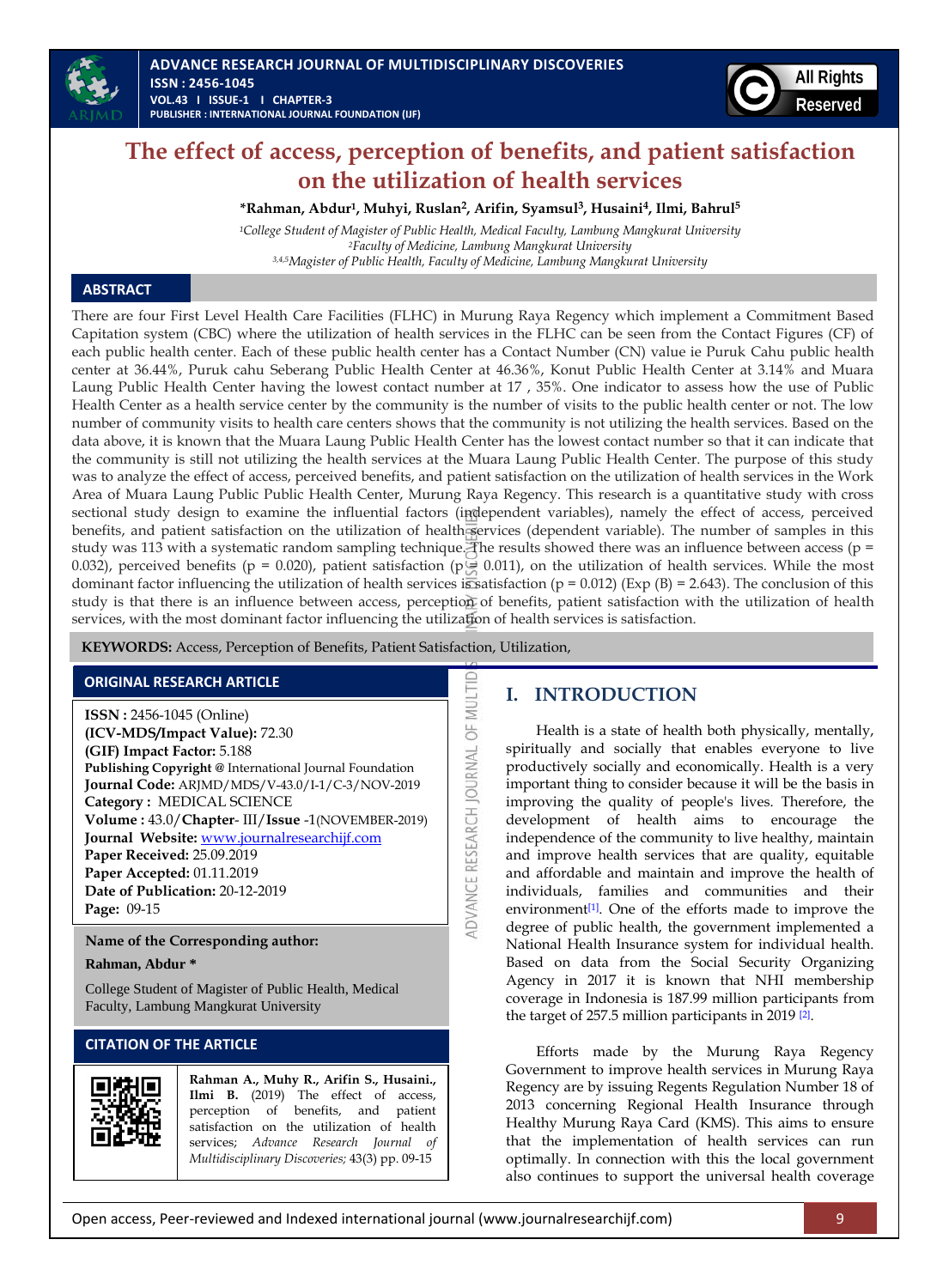target of 2019 set by the central government by integrating KMS into JKN-KIS Health BPJS with funding sources from the Regional Budget (APBD) so that currently based on BPJS Health data Puruk Cahu the number of KMS-KIS program participants until December 2018 at Muara laung Health Center was 10.884 participants.

Health insurance can have an impact on the number of people who use health care facilities because it has been guaranteed by the state (over utilization). The large number of health service users if not balanced by the readiness of the health service provider can cause health facilities to experience a decrease in the quality of services provided compared to and not in accordance with service standards (inappropriate service) so this will cause a decrease in the utilization of health services by the community<sup>[\[3\]](#page-6-2)</sup>. Utilization of health services is the result of the process of seeking health services by individuals or groups. According to Notoatmodjo (2007), the behavior of seekers of treatment is the behavior of individuals or groups or residents to carry out or seek treatment<sup>[\[4\]](#page-6-3)</sup>.

Anderson (1974) in Notoatmodjo (2010) described the Health System Model in the form of a health trust model. In this Anderson model there are 3 main categories in health care, namely predisposing characteristics (demographics, social structure, health benefits), supporting characteristics or enabling characteristics (family and community resources) and need characteristics (needs are basic and need direct stimulus to use health services, if there is a predisposing and supporting level). Several factors are found in 3 main categories of health services that can affect the utilization of health services, including access to health services, availability of facilities, and satisfaction with the services provided<sup>[\[5\]](#page-6-4)</sup>.

K

**DISCOVERI** 

ä **NAL** 

 $\vec{o}$ 

There are 4 (four) First Level Health Care Facilities in Murung Raya Regency which implement a Commitment Based Capitation system (KBK) where the utilization of health services in the FLHCF can be seen from the Contact Figures (AK) of each public health center. Each of these Public health center has a Contact Number (AK) value ie Puruk Cahu Public Health Center at 36.44%, Puruk cahu Seberang Public Health Center at 46.36%, Konut Public Health Center at 3.14% and Muara Laung Public Health Center having the lowest contact number at 17 , 35%. One indicator to assess how the use of Public Health Center as a health service center by the community is the number of visits to the Public Health Center or not. The low number of community visits to health care centers shows that the community is not utilizing the health services. Based on the data above, it is known that the Muara Laung Health Center has the lowest contact number so that it can indicate that the community is still not utilizing the health services at the Muara Laung Health Center.

The low utilization of health services in the work area of the Muara Laung Health Center, one of which is caused by access to health care facilities. Based on observations, access to health facilities in several areas in Muara Laung requires water transportation facilities such as kelotok (motorized boats). In addition, the travel time is relatively

long, and the average distance traveled from several villages in the Muara Laung Public Health Center area is approximately 1 (one) hour and the cost is relatively expensive when compared to using landline so this can affect the utility of the community even though in their treatment have health insurance. The results of a study conducted by Satrianegara et al (2014) showed that the easier the accessibility of the community to the Public Health Center, the greater the possibility of utilizing health services<sup>[\[6\]](#page-6-5)</sup>.

In addition to access to health services, community perceptions regarding the benefits obtained from health services at the Public Health Center also influence the utilization of patients for these health services. The results of a study conducted by Madunde et al (2013) showed that there was an effect of perception on the utilization of health services in Public Health Center ( $p = 0,000$ ). Utilization of health services in health centers in the community is influenced by perceptions of the benefits obtained from these health services which include facilities, staff attitudes, and access. According to Ilyas (2003) states that the utilization of health services in health centers by relating to the transaction convention, benefit convenience and post benefit convenience.

Service user satisfaction is used as an indicator of the quality of health services. This is because health facilities are customer oriented in marketing their services, so health facilities need to evaluate the quality of their services based on the perspective of the users of these services. User satisfaction is the user's perception and evaluation of the service they receive (Moore et al., 2013). The results of the Community Satisfaction Index Survey in November 2018 by the Muara Laung Health Center obtained the value of the Community Satisfaction Index (IKM) of the Service Unit at the Muara Laung Health Center by 59.50 with the service quality category A (very good): 81.26-100.00 B (good): 62.51 - 81.25; C (Poor): 43.76-62.50; and D (Not Good): 25.00- 43.75. Based on the above data it can be concluded that the Community Satisfaction Index Value (IKM) in the Muara Laung Health Center is still not good, so that it can have an impact on the low utilization of health services at the Muara Laung Health Center. Based on the above background, it is necessary to conduct research to see whether there is an effect of access, availability of facilities and patient satisfaction on the utilization of health services in KMS - KIS participants at Muara Laung Health Center, Murung Raya Regency, Central Kalimantan Province.

# **II. MATERIALS AND METHODS**

This type of research is an analytic observational study using a cross-sectional approach. The researcher did not give treatment to the variables, but only explored how the effect of access, perceived benefits and patient satisfaction on the use of health services to KMS-KIS participants at Muara Laung Health Center. The researcher analyzes the effect of a risk factor on the occurrence of an event in this study of the utilization of health services. In the cross-sectional approach the researcher takes data at once at a time (point time approach) which means that each research subject is only observed once<sup>[\[7\]](#page-6-6)</sup>.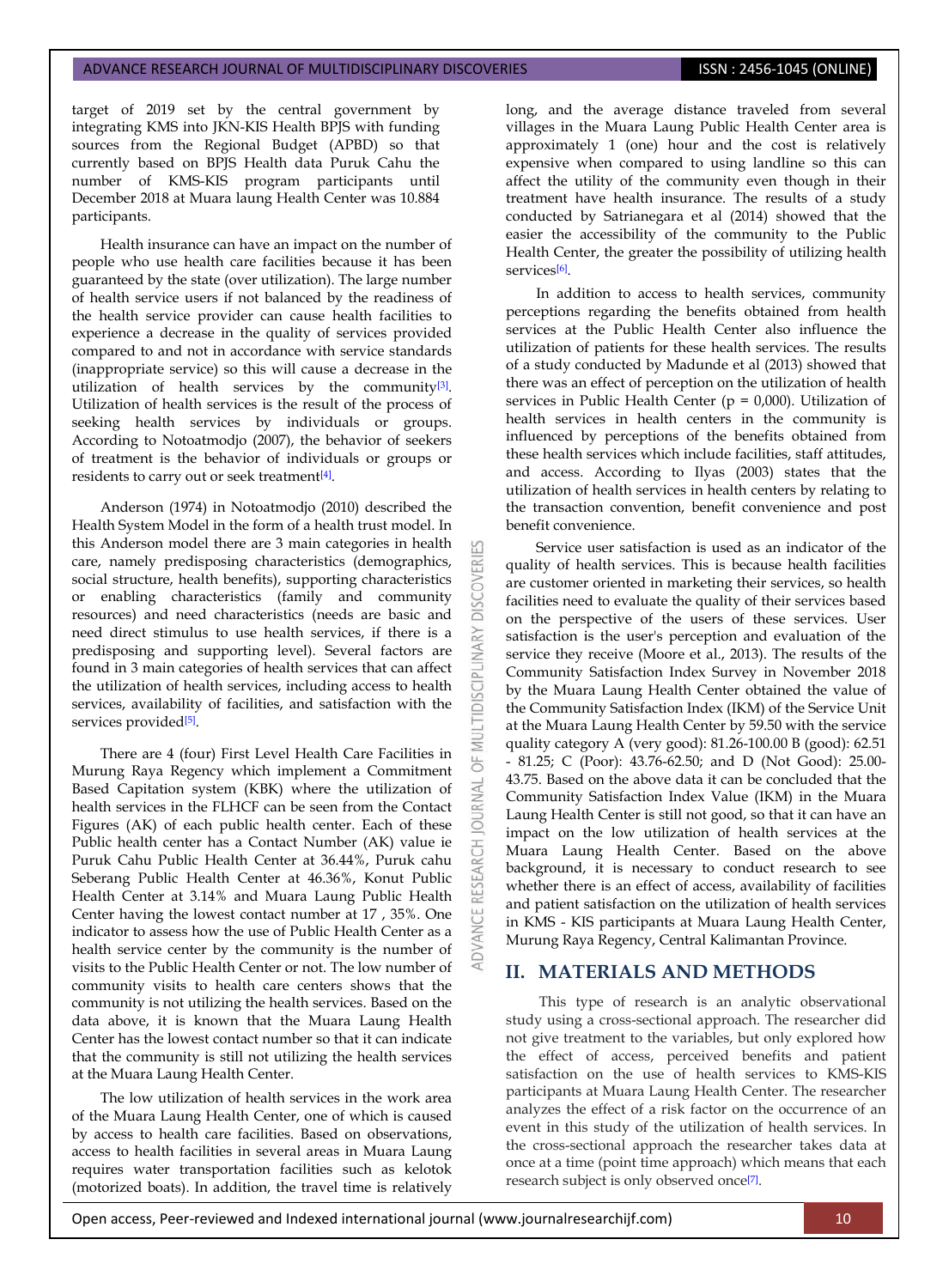The location of the study is the Muara Laung Health Center work area. The choice of location is based on the consideration that based on the report on the calculation of the contact number (AK) where the Muara Laung Health Center has the lowest contact number (17.35%). Research time is planned for February-March 2019.

The population in this study were all KMS-KIS participants who had been treated or visited previously at the Outpatient Clinic at Muara Laung Health Center, Murung Raya Regency, Central Kalimantan Province. The minimum sample in this study was 113 people.

The variables studied included the independent variable and the dependent variable. The independent variables include: 1) access 2) perception of benefits; 3) patient satisfaction. The dependent variable is the utilization of health services by KMS-KIS participants.

Descriptive analysis is done by processing the data into a frequency distribution table. while Statistical Analysis: Simple logistic regression statistical test with a confidence level of  $95\%$  ( $\alpha$  = 0.05) to determine the effect of independent variables on the dependent variable, and multiple logistic regression statistical tests as a follow-up of the bivariate test by including the variables whose value <0.25 to find out the most dominant independent variable related to the dependent variable<sup>[\[8\]](#page-6-7)</sup> (Sugiono, 2015).

# **III. STATISTICAL ANALYSIS and GRAPHICAL PRESENTATION**

#### **Univariate Analysis**

**Table 1.** Frequency Distribution of Access, Perception of Benefits, Satisfaction and Utilization of Health Services

| Variable                              | n   | $\frac{0}{0}$ |  |  |  |  |
|---------------------------------------|-----|---------------|--|--|--|--|
| <b>Access</b>                         |     |               |  |  |  |  |
| Difficult                             | 37  | 80,5          |  |  |  |  |
| Easv                                  | 137 | 19,5          |  |  |  |  |
| <b>Perception of Benefits</b>         |     |               |  |  |  |  |
| Less                                  | 102 | 53,6          |  |  |  |  |
| Well                                  | 88  | 47,4          |  |  |  |  |
| <b>Patient Satisfaction</b>           |     |               |  |  |  |  |
| Not Satisfied                         | 109 | 57,4          |  |  |  |  |
| Satisfied                             | 81  | 43,6          |  |  |  |  |
| <b>Utilization of Health Services</b> |     |               |  |  |  |  |
| Ralely                                | 75  | 39,5          |  |  |  |  |
| Often                                 | 115 | 60,5          |  |  |  |  |

#### **Bivariate Analysis**

**Table 2.** Analysis of Influence Between Independent Variables and Dependent Variables

| Variable        | <b>Utilization of Health</b><br><b>Services</b> |               |              |               | Total | $P-$  |
|-----------------|-------------------------------------------------|---------------|--------------|---------------|-------|-------|
|                 | Rarely                                          |               | <b>Often</b> |               |       | Value |
|                 | $\mathbf n$                                     | $\frac{0}{0}$ | $\mathbf{n}$ | $\frac{0}{0}$ |       |       |
| Access          |                                                 |               |              |               |       |       |
| Difficult       | 23                                              | 38,3          | 37           | 61,7          | 60    | 0,032 |
| Easy            | 31                                              | 58,5          | 22           | 41,5          | 53    |       |
| Perception of   |                                                 |               |              |               |       |       |
| <b>Benefits</b> |                                                 |               |              |               |       |       |
| Less            | 23                                              | 37,7          | 38           | 62,3          | 61    | 0,020 |
| Well            | 31                                              | 58,5          | 21           | 40.4          | 52    |       |
| Patient         |                                                 |               |              |               |       |       |
| Satisfaction    |                                                 |               |              |               |       |       |
| Not Satisfied   | 21                                              | 36,2          | 37           | 63,8          | 58    | 0,011 |
| Satisfied       | 33                                              | 60            | 22           | 40            | 55    |       |

**\****significant*

53

OF MULTIDISCIPLINARY DISCOVERI

DVANCE RESEARCH JOURNAL

#### **Multivariate Analysis**

**Table 3.** Dominant Factors Affecting the Utilization of Health Services in KMS-KIS Participants at the Muara Laung Public Health Center

| Variable                    |       | Sig   | Exp(B) |
|-----------------------------|-------|-------|--------|
| Access                      | 0.061 | 0.936 | 0.941  |
| Perception of Benefits      | 0.260 | 0.773 | 1.296  |
| <b>Patient Satisfaction</b> | 0.972 | በ በ12 | 2.643  |

### **IV.RESULTS**

#### **Univariate Analysis Access**

Based on table 1, it is known that the majority of respondents who are KMS-KIS participants in the Muara Laung Community Health Center in Murung Raya District have still difficult access to health services in the amount of 60 respondents (53.1%).

### **Perception of Benefits**

Based on table 1 it is known that the majority of respondents still have unfavorable perceptions of the benefits of health services in the Muara Laung Health Center, as many as 61 respondents (54%)

#### **Patient Satisfaction**

Based on Table 1, it is known that the majority of respondents, 58 respondents (51.3%) are still dissatisfied with the health services provided by the Muara Laung Public Health Center.

#### **Utilization of Health Services**

Based on table 1 it is known that the majority of respondents who are KMS-KIS participants in the Muara Laung Puskesmas Work Area Murung Raya Regency have a level of utilization of health services which is included in the rare category of 54 respondents (47.8%).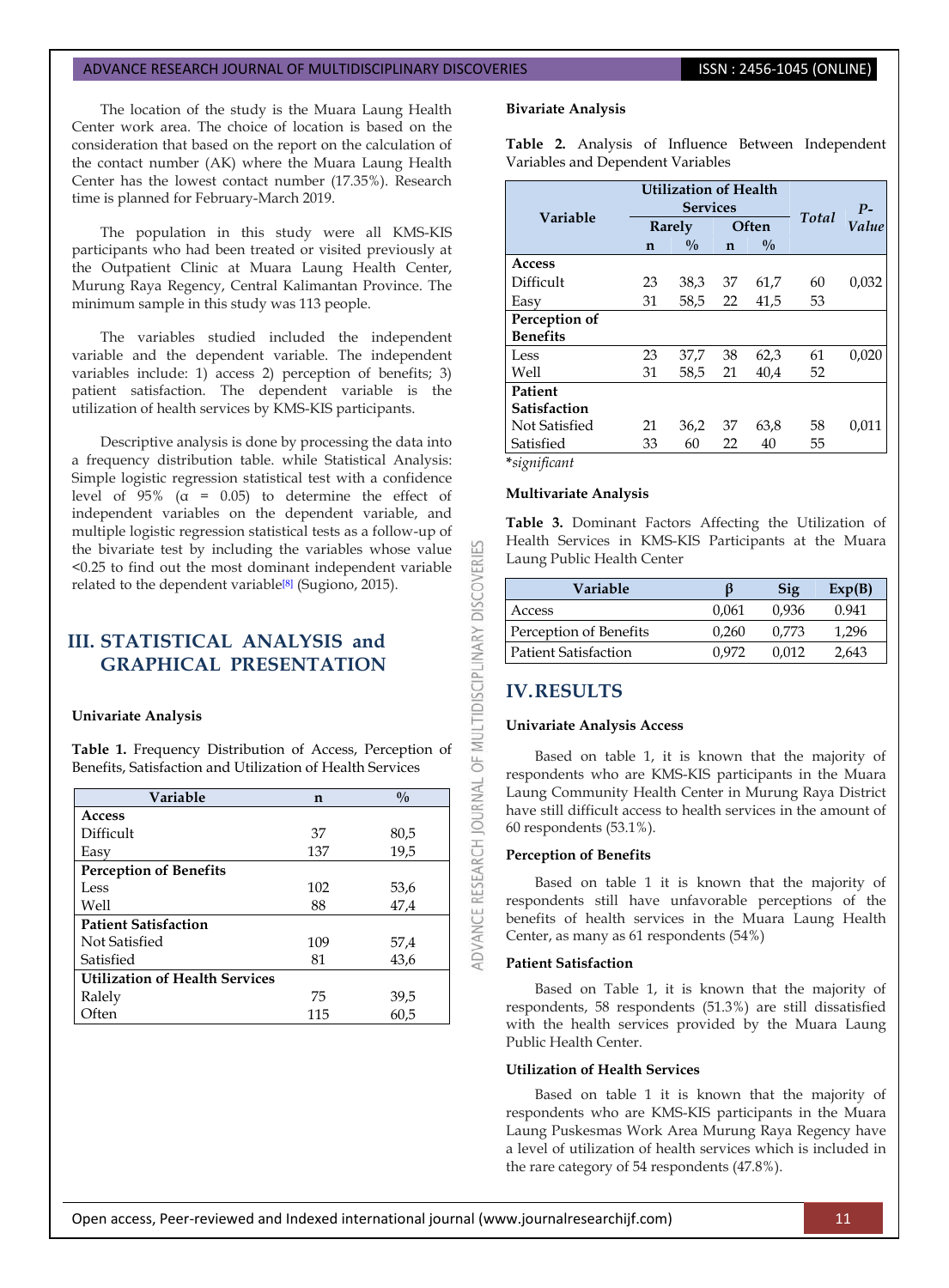#### **Bivariate Analysis**

### **Effect of Access to Health Service Utilization**

Based on table 2, it is known that out of 60 respondents (100%) who have difficulty in accessing, more respondents use health services, as many as 37 respondents (61.7%) compared to respondents who rarely use as many as 23 respondents (38.3%). The greater the number of respondents who have difficulty accessing but often utilizes health because the respondent is experiencing health problems so that even if access is particularly in terms of distance and travel time, respondents will continue to utilize health services. This is supported by the results of the questionnaire analysis, which found that 98 respondents (86.7%) would come to the puskesmas if they were sick. In addition they have free medical cards and are of the opinion that to get services to the health center does not require fees or because it is free so it does not burden the community to seek treatment especially if classified as low income.

Based on the results of statistical analysis, it is known that there is a significant influence between access to the utilization of health services by KMS-KIS participants in Muara Laung Health Center, Murung Raya Regency (p = 0.032). As it is known that aspects of access are the distance of the puskesmas, the travel time, the availability of facilities and the condition of the road to get to the puskesmas. If one of the access aspects is problematic it will prevent the community from coming to the puskesmas. So that people are lazy to come to the health center unless they are sick.

### **Effect of Perception of Benefits Against Utilization of Health Services**

Based on table 4.6 it is known that of the 61 respondents (100%) who had the perception of the lack of usefulness of health services provided that more often still used health services as many as 38 respondents (62.3%), compared to those who rarely used health services as many as 23 respondents (37.7%). More respondents who continue to use health services even though they feel the benefits are felt to be lacking, this is due to several things, among the community have a habit if sick then will seek treatment, in addition to the presence of KMS-KIS Murung Raya Regency, it makes it easier for the community to obtain health services , because free treatment.

Based on the results of statistical analysis, it is known that there is a significant influence between the perception of benefits on the utilization of health services by KMS-KIS participants in Muara Laung Health Center, Murung Raya Regency ( $p = 0.020$ ). It is known that According Jogiyanto (2007) the perception of the benefits of use is the extent to which someone believes that using health services will improve health. Aspects of the perception of benefits are all matters relating to health services in health centers, both from the administrative aspect, community-based health aspects, or individual health aspects.

### **Effect of Patient Satisfaction on Utilization of Health Services**

Based on table 4.7 it is known that of the 58 respondents (100%) who were dissatisfied the majority were more often using health services as many as 37 respondents (63.8%) compared to those who rarely used health services, as many as 21 respondents (36.2 %). The results of statistical analysis with chi-square shows the value ( $p = 0.011$ ) which can be concluded that there is a relationship between patient's authority and the utilization of health services. This is in line with research conducted by Prihata (2009). The statistical test results obtained the value of  $p = 0.009$  and OR value of 3.942, so based on these results, it can be concluded that at the 95% confidence level there is a significant relationship between total satisfaction and interest in reusing services health, where respondents who were satisfied with health services at the DTP Health Center in Cirebon District had the opportunity to have a high interest in reusing health services 3,942 times greater than those who were not satisfied. The results of this study are also in line with research by Natalya (2015) based on calculations using the Chi-square test producing a probability value of  $0,000 < \alpha = 0.05$  with a CI = 95%. Based on these results, it can be stated there is a relationship between patient satisfaction with the quality of services with an interest in reusing health services.

### **Multivariate Analysis**

**DISCOVERI** 

**INARY** 

**IDISCI** 

5 **JRNAL**  $\overline{0}$ 

RESEARCH

**IDVANCE** 

Based on table 3 of multivariate analysis of the three variables it is known that the most dominant factor influencing the utilization of health services is patient satisfaction with a p-value = 0.012. Exp value (B) =  $2.643$ indicates that KMS-KIS participants who are satisfied with health services are 2.643 times more likely to utilize health services in the Muara Laung Health Center.

Based on the results of multivariate analysis of the three variables, it is known that the most dominant factor influencing the utilization of health services is patient satisfaction with p-value = 0.012. Exp value (B) =  $2.643$ indicates that KMS-KIS participants who are satisfied with health services are 2.643 times more likely to utilize health services in the Muara Laung Health Center.

# **V. DISCUSSION**

### **Effect of Access to Health Service Utilization**

Based on table 3, it is known that out of 60 respondents (100%) who have difficulty in accessing, more respondents use health services, namely 37 respondents (61.7%) compared to respondents who rarely use 23 respondents (38.3%) ). This is also in line with the results of a study by Ainy (2016) where the results of the study stated that respondents who were far / had difficulty in accessing more were 31 respondents (86.1%) utilizing health services compared to those who did not utilize only 5 respondents (13 , 9%). More difficult access for patients who use health services is because based on findings in the field it is known that the respondent has health problems so that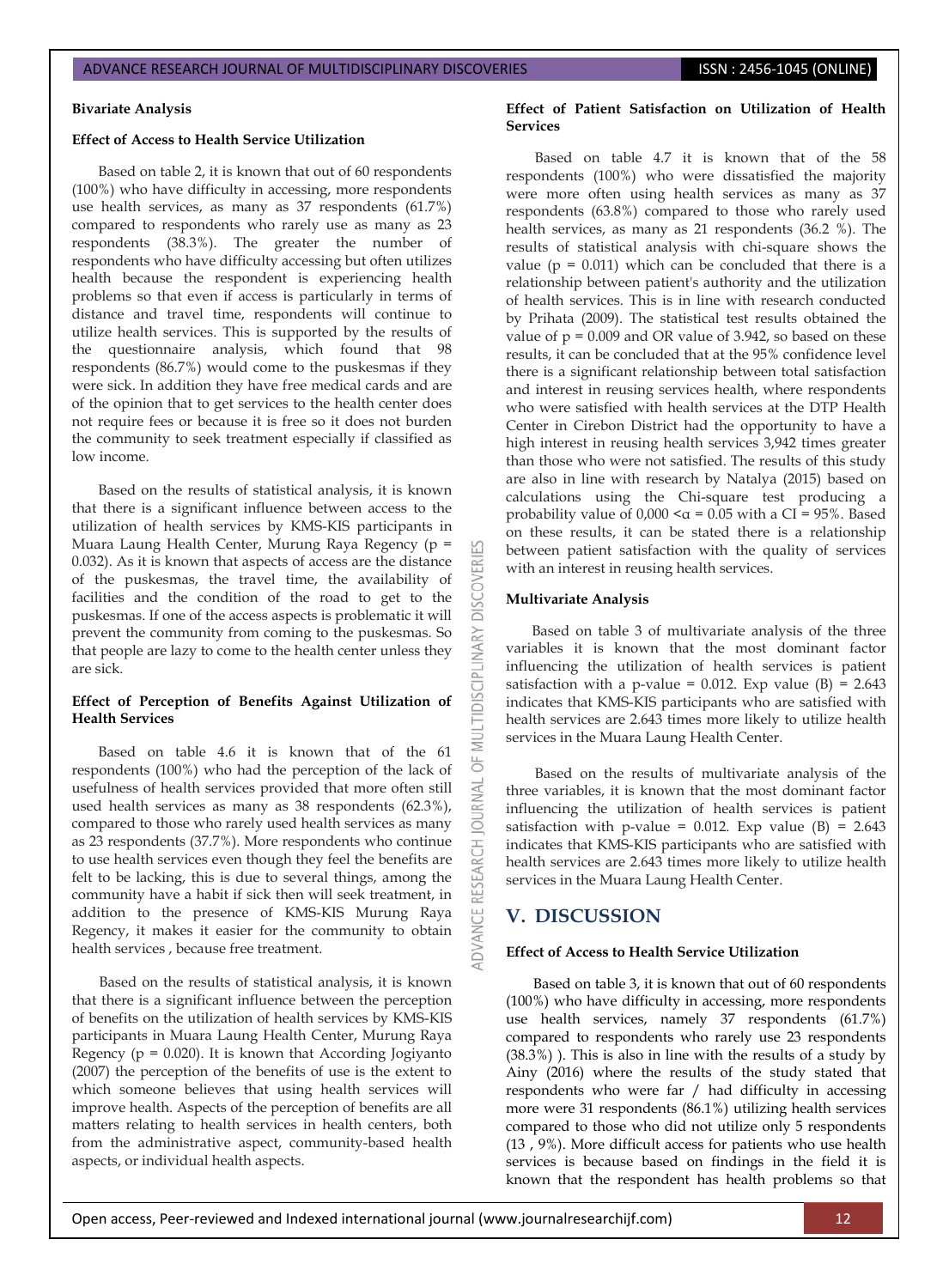even in terms of distance and travel time, respondents will continue to utilize health services. This is supported by the results of the questionnaire analysis, which found that 98 respondents (86.7%) would come to the puskesmas if they were sick. In addition they have a free medical card and are of the opinion that to get services to the puskesmas does not require a fee or because it is free so it does not burden the community for treatment especially if it is classified as low income. This is supported by research from Primanita (2011) which states that health insurance participants who have a house with a distance away from puskesmas still tend to use a lot of health services because there are no other health service options (Primanita, 2011). In fact, people tend to only want to seek treatment at health services if their condition really cannot do anything. The wrong perception of the community in responding to illness results in under-utilization of existing health facilities even though the puskesmas is in the area where they live. The wrong perception of illness will result in the utilization of health in the health center is low[\[9\]](#page-6-8) .

In the bivariate analysis results, based on the results of statistical analysis, it was found that there was a significant influence between access to the utilization of health services by KMS-KIS participants in Muara Laung Health Center, Murung Raya Regency ( $p = 0.032$ ), so it can be concluded that the better community access such as distance to health facilities , the faster travel time, good road conditions, and the availability of private and public transportation will increase the utilization rate of health services for KMS-KIS participants at Muara Laung Health Center. The effect of access to the utilization of health services has a significant effect because if one of the aspects of access is problematic it will prevent the community from coming to the puskesmas. For example, long distances will make people lazy to come to the health center unless they are sick. This is supported by findings in the field that of 54 respondents (90%) who have a long distance (> 5 Km) as many as 31 respondents (57.4%) of whom did not take advantage of health services. The results of this study are supported by research conducted by Widiani (2016). Based on the Chi-Square statistical test results obtained  $\rho = 0.003$ , so there is a significant relationship between the ease of access factor and the demand for health services in Tomia Timur Health Center. This is also in line with research conducted by Yuliah Research (2001), also stating that people who live near Puskesmas have greater opportunities to use health services than people who live far away. Health services that are located too far from the residential area are certainly not easy to reach, so that transportation is needed to reach health care places, if this situation occurs, certainly it will not satisfy the patient, so it is called a quality health service if the service can be reached by the service user health services (Murniati, 2008). Research conducted by Ismail (2013) in Tellu Limpoe Subdistrict, Bone Regency, shows that there is a relationship between distance and demand for health services that the distance of a community's house from a health service location affects the community in utilizing health service facilities,

5F **JRNAL**  $\overline{c}$  transportation costs are starting to increase and added with transportation which is not smooth makes it difficult for people to use health facilities so that people tend not to use health services except in urgent situations such as severe illness[\[10\]](#page-6-9) .

#### **Effect of Perception of Benefits Against Utilization of Health Services**

Based on table 4.2, it is known that the majority of respondents still have unfavorable perceptions of the benefits of health services at the Muara Laung Health Center, as many as 61 respondents (54%). Perception is not good, consisting of as many as 55 respondents (90.1%) among those related to health counseling activities, respondents still do not feel the benefits of health education activities carried out, this is because there are rarely counseling activities carried out in the building, other than that other aspects which is also still lacking is the detection and prevention of further effects of the disease where there are 49 respondents (80.3%) who still feel less benefit from the detection and prevention of the continued impact of the disease. Services in the laboratory are also still many respondents who do not feel the benefits of 37 respondents (60%).

Based on the results of statistical analysis, it is known that there is a significant influence between the perception of benefits on the utilization of health services by KMS-KIS participants in Muara Laung Health Center, Murung Raya Regency ( $p = 0.020$ ). So it can be concluded that the better the perception of benefits from the community towards health services obtained at the Muara Laung Health Center, the more the number of health service utilization will increase. Based on the results of the cross tabulation, it is known that of the 61 respondents (100%) who have the perception of the lack of usefulness of health services provided that more often still use health services as many as 38 respondents (62.3%), compared to those who rarely use health services as many as 23 respondents (37.7%). This is because some people have a habit of getting sick and will seek treatment, so that although they do not feel the benefits of the services provided they will still come to the Puskesmas to get treatment, this is supported by the results of the questionnaire analysis which is known that there were 84 respondents ( 76.9%) who stated that if they were sick they would go to the Community Health Center. Besides that, with the existence of KMS-KIS, Murung Raya Regency, it is easier for the community to obtain health services, due to the free treatment.

This research is supported by research conducted by Trisnawati (2012) which states that there is a positive influence between the perception of good benefits and the utilization of health services. Where the better the perception of benefits perceived by the community will further increase the interest of the community to come back to use health services<sup>[\[11\]](#page-6-10)</sup>.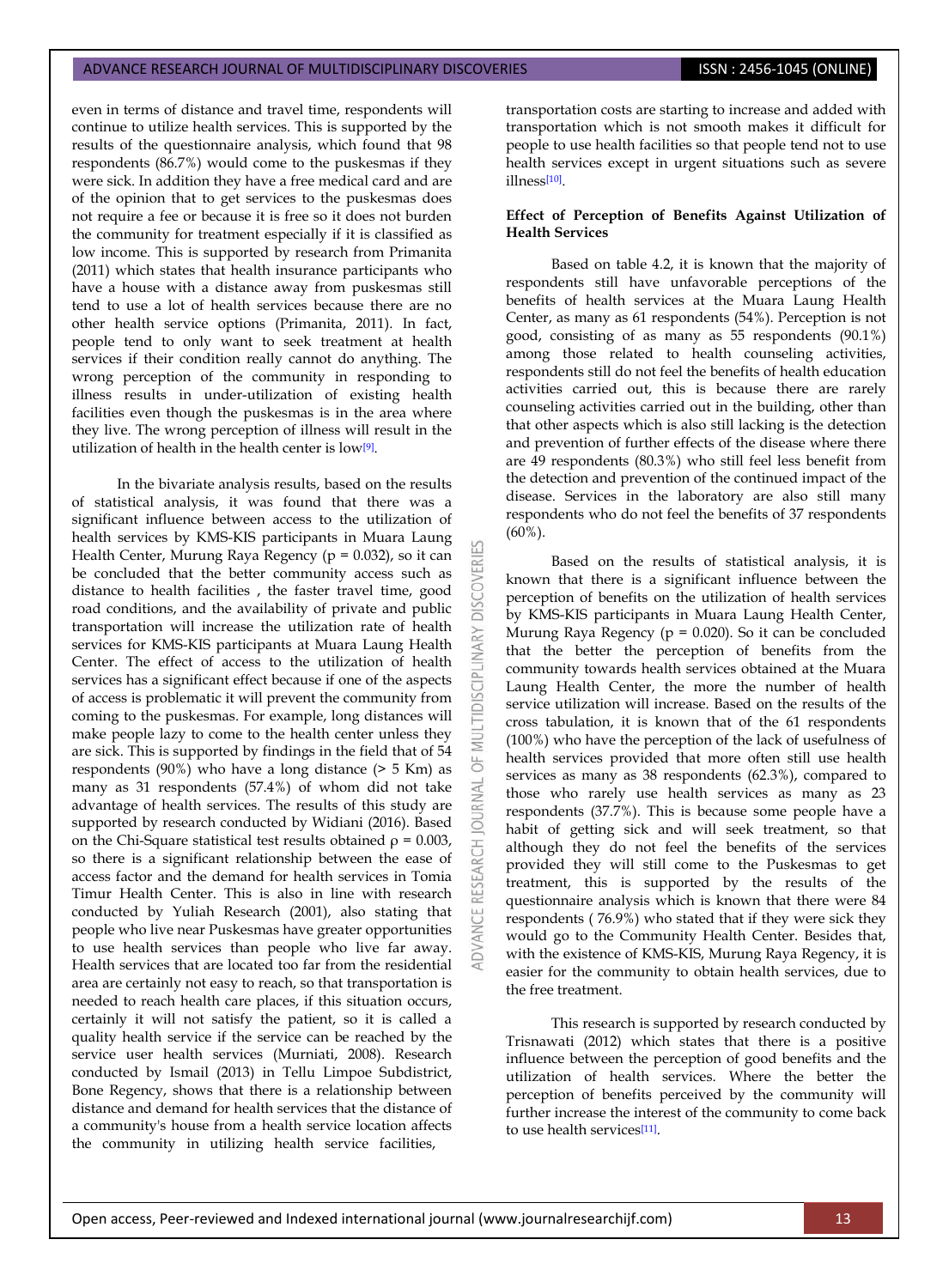### **Effect of Patient Satisfaction on Utilization of Health Services**

Based on the results of the analysis using the chi-square test, it is known that there is a significant influence between patient satisfaction on the use of health services by KMS-KIS participants in Muara Laung Health Center, Murung Raya Regency ( $p = 0.011$ ). So it can be concluded that the greater the community satisfaction with the services obtained, the greater the chance for the community to come back to use health services. It is known that of the 58 respondents (100%) who were dissatisfied with the health services obtained, the majority were more often using health services as many as 37 respondents (63.8%) compared to those who rarely used health services, as many as 21 respondents (36 , 2%). This is because as many as 29 respondents (78.3%) who are dissatisfied but continue to utilize health services are those who are not young over the age of 40 years. This is supported by Gunarsa (2008) revealing that increasing a person's age can affect his health, where there is a decline in the structure and function of organs, so that older people tend to use more health services compared to young age. As in the elderly patients, who experience musculoskeletal disorders, will experience a decrease in the function of the healing of the bones, which can lead to long limitations, so that it can increase dependence on others. Then, because it is emotionally influenced, some older people with chronic disease are more receptive to physical disabilities than younger people. This is because older people are generally more open, so that older patients' demands and expectations are lower than younger patients. This is why elderly patients do not care whether they are satisfied or not, the most important thing is that they can take medication. This is supported by Abdillah (2014) which states that in the productive age group they tend to be more demanding and have high expectations of the ability of basic health services and tend to criticize<sup>[\[12\]](#page-6-11)</sup>.

The results of the study that there is a significant influence between satisfaction with the utilization of health services is supported by research Rizkiawan UK (2019) Based on the results of tests conducted, the results show that satisfaction has an influence on the interest of a return visit because a significant value below 0.05, the hypothesis is rejected. This shows that the high and low quality of services available at the Hospital, it will affect the interest of a repeat visit<sup>[\[13\]](#page-6-12)</sup>.

The results of this study are also in line with research by Natalya (2015) based on calculations using the Chi-square test producing a probability value of  $0,000 < \alpha = 0.05$  with a CI = 95%. Based on these results, it can be stated there is a relationship between patient satisfaction with the quality of services with an interest in reusing health services. The results of this study are also supported by research conducted by Suswardji (2012) in his research proving that patients who are satisfied with the services received in a health service are likely to use that health service again. Solikhah (2008) results from his research stated that there was a significant positive relationship between patient satisfaction and the interest in reusing medical services at the Puskesmas, seen from the patient's perception of the quality of services at the Puskesmas so that the patient was satisfied with the services provided.

Consumer satisfaction (customer) is the level of consumer feelings after comparing with expectations. A customer if satisfied with the value provided by the service is very likely to be a customer for a long time (Umar, 2005). Whereas Kotler (1994) states that the definition of customer satisfaction (level of customer satisfaction) is the level of a person's perceived condition which is the result of comparing the perceived appearance or product outcome in relation to one's expectations. The level of satisfaction is a function of the difference between perceived appearance and expectations. There are 3 (three) levels of satisfaction, namely: If the appearance is less than expectations, then the customer is not satisfied, If the appearance is in line with expectations, then the customer is satisfied and If the appearance exceeds expectations, the customer is very satisfied or happy.

Oliver (1994) quoted by Hariono (2004) states that satisfaction is a psychological state of emotional someone who shows a confirmed or confirmed the service he received with his expectations and make the experience after consuming it. Whereas Wijono (2000) states that satisfaction is the level of a person's perceived condition which is the result of comparing the appearance or outcome of a product that is felt in relation to one's expectations.

#### **Multivariate Analysis**

**DISCOVERI** 

INARY

5 **JRNAL**  $\overline{0}$ 

Based on Figure 4.1, it is known that satisfaction is the most influential factor in the utilization of health services in the Muara Laung Health Center with an Exp value of 2.643 which means that patients with a good satisfaction level will be 2.643 times more likely to reuse health services in the Muara Laung Health Center. Whereas for the other 2 independent variables namely the perception of benefits and access each has a Exponent Beta (Exp) value of 1.296 and 0.941 which is smaller than the Exp value for the patient satisfaction variable.

According to Barners (2003) satisfaction is a feeling of pleasure or disappointment someone who appears after comparing the perception / impression of the performance (or results) of a product and expectations of expectations. Someone's satisfaction with an object varies from the level of very satisfied, satisfied, quite satisfied, less satisfied, very dissatisfied. In this study the satisfaction category was shortened to 2, which is not satisfied and satisfied. From the results of data analysis it is known that there were 58 respondents (51.3%) who were dissatisfied and 55 respondents (48.7%) who were satisfied with the health services provided by Puskesmas Muara Laung. Based on these data, some respondents were still dissatisfied with the services provided. Patient dissatisfaction is based on findings in the field, including the administrative service time in the registration room is slow due to the limited number of administrative staff, where there are only 2 administrative officers. Facilities and infrastructure are also still lacking, as many as 47 respondents (81%) were not